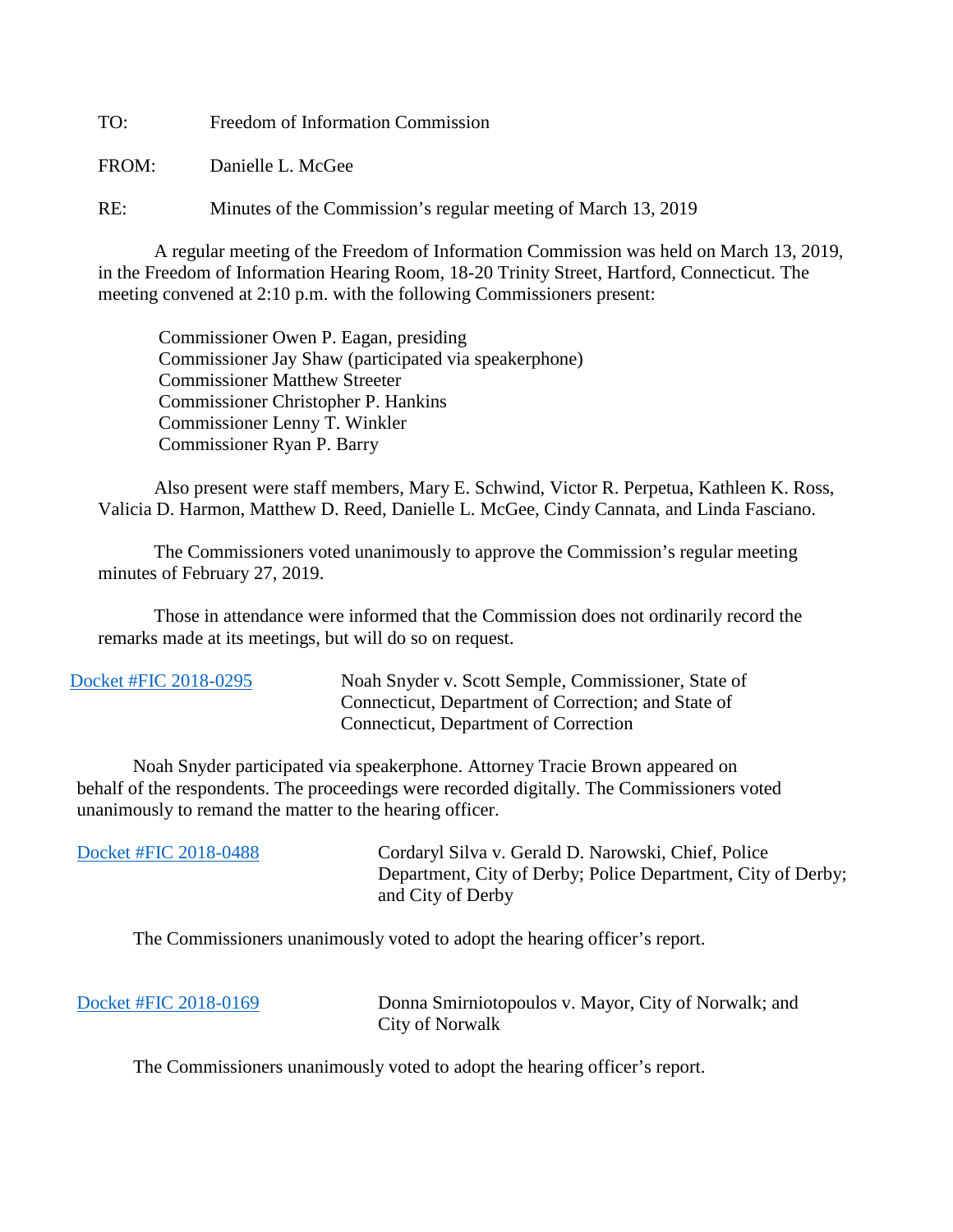Minutes, Regular Meeting, March 13, 2019 Page 2

| Docket #FIC 2018-0185                                                      | Donna Smirniotopoulos v. Chairman, Common Council,<br>City of Norwalk; Common Council, City of Norwalk;<br>and City of Norwalk                                                                                     |
|----------------------------------------------------------------------------|--------------------------------------------------------------------------------------------------------------------------------------------------------------------------------------------------------------------|
|                                                                            | The Commissioners unanimously voted to adopt the hearing officer's report.                                                                                                                                         |
| Docket #FIC 2018-0212                                                      | Donna Smirniotopoulos v. John Kydes, President,<br>Common Council, City of Norwalk; and Common<br>Council, City of Norwalk                                                                                         |
|                                                                            | The Commissioners unanimously voted to adopt the hearing officer's report.                                                                                                                                         |
| Docket #FIC 2018-0191                                                      | Matthew LaVecchia v. Chairman, Board of Fire<br>Commissioners, City of Milford; Board of Fire<br>Commissioners, City of Milford; and City of Milford                                                               |
| The matter was marked off of the agenda.                                   |                                                                                                                                                                                                                    |
| Docket #FIC 2018-0301                                                      | Chuck Aleksinas v. Planning and Zoning Officer, Town<br>of Morris; and Town of Morris                                                                                                                              |
|                                                                            | The Commissioners unanimously voted to adopt the hearing officer's report.                                                                                                                                         |
| Docket #FIC 2018-0312                                                      | Rachel de Leon and The Center for Investigative<br>Reporting v. Office of the City Attorney; City of<br>Bridgeport; and City of Bridgeport                                                                         |
| The Commissioners unanimously voted to adopt the hearing officer's report. |                                                                                                                                                                                                                    |
| Docket #FIC 2018-0509                                                      | David Collins And The Day v. Commissioner, State of<br>Connecticut, Department of Emergency Services and<br>Public Protection; and State of Connecticut, Department<br>of Emergency Services and Public Protection |
| The Commissioners unanimously voted to adopt the hearing officer's report. |                                                                                                                                                                                                                    |
| Docket #FIC 2018-0622                                                      | Carrie Juhasz v. Town Manager, Town of Killingly; and<br>Town of Killingly                                                                                                                                         |

The Commissioners unanimously voted to adopt the hearing officer's report.